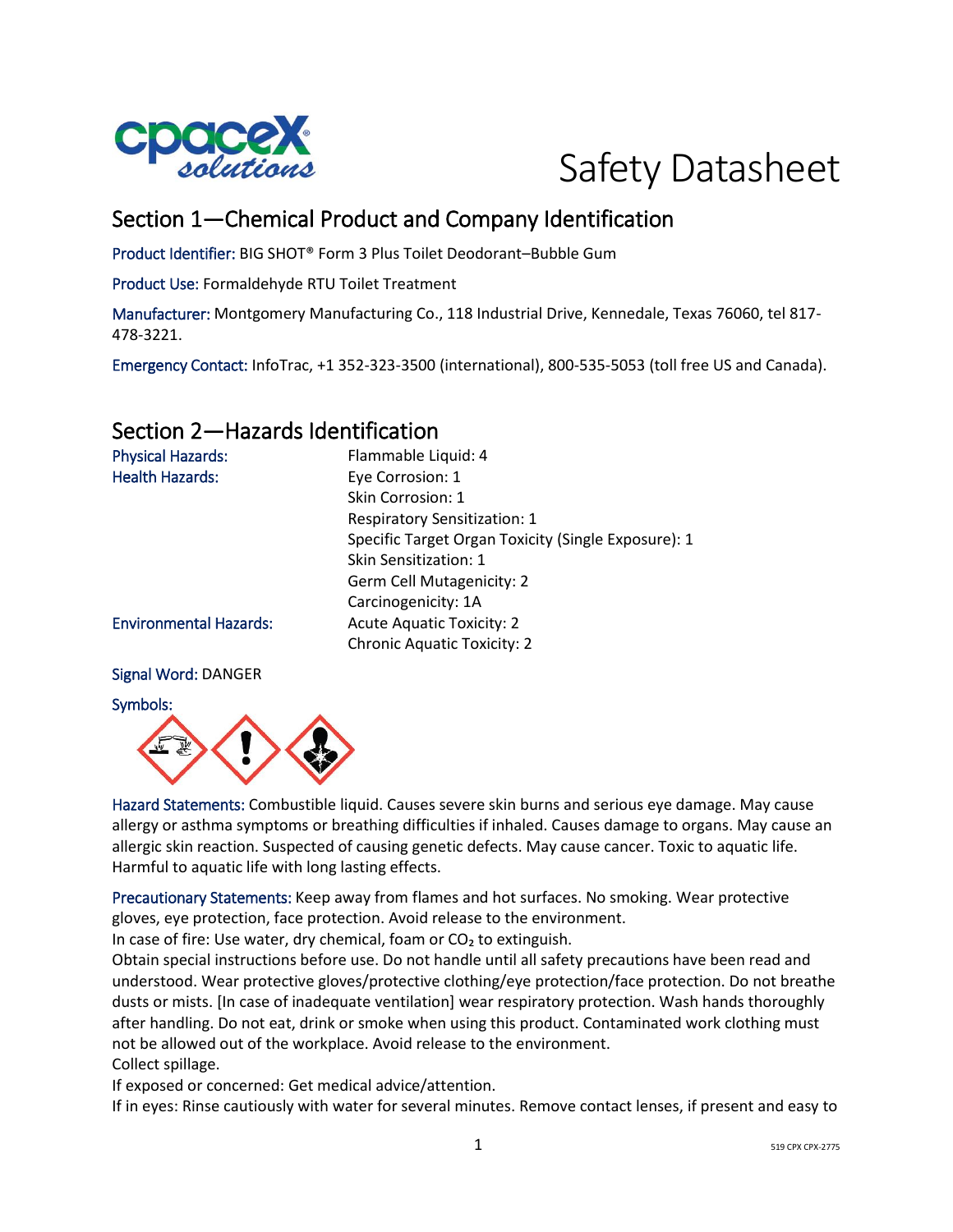do. Continue rinsing. Immediately call a doctor.

If swallowed: Rinse mouth. Do NOT induce vomiting.

If on skin (or hair): Take off immediately all contaminated clothing. Rinse skin with water/shower. Wash contaminated clothing before reuse. If skin irritation or rash occurs: Get medical advice/attention. Wash contaminated clothing before reuse.

If inhaled: Remove person to fresh air and keep comfortable for breathing. Immediately call a doctor. If experiencing respiratory symptoms: Call a poison center/doctor.

Store locked up. Store in a well-ventilated place. Keep cool.

Dispose of contents and container in accordance with local, regional, national, international regulations.

#### Other Hazards: None found.

#### Unknown Ingredients: N/D

### Section 3—Information on Ingredients

| <b>Ingredient Name</b>                                       | Ingredient | Ingredient CAS |
|--------------------------------------------------------------|------------|----------------|
|                                                              | Percentage | No             |
| The exact chemical identities and percentages of composition |            |                |
| have been withheld as a trade secret.                        |            |                |

## Section 4—First Aid Measures

Skin contact: If on skin or hair: Take off immediately all contaminated clothing. Rinse skin with water or shower. Wash contaminated clothing before reuse. Immediately call a doctor.

Eye contact: If in eyes: Rinse cautiously with water for several minutes. Remove contact lenses, if present and easy to do. Continue rinsing. Immediately call a doctor.

Ingestion: If swallowed: Rinse mouth. DO NOT induce vomiting. Immediately call a doctor.

Inhalation: If inhaled: Remove person to fresh air and keep comfortable for breathing. Immediately call a doctor.

Most important symptoms/effects, acute and delayed: If exposed or concerned: Get medical advice/attention.

Indication of immediate medical attention/special treatment: N/D

### Section 5—Fire-Fighting Measures

Suitable extinguishing media: Foam, carbon dioxide, dry chemical or water fog.

Specific hazard arising from chemicals: Cool container with water spray or fog to help absorb escaping fumes. Evacuate affected area. Stay upwind and avoid contact with smoke and fumes. If contact cannot be avoided wear personal protective equipment (See "personal Protective Equipment section".) including chemical splash goggles and air mask with breathing supply. Run-off from fire control may cause pollution.

Special equipment and precautions: Wear suitable respiratory equipment when necessary

### Section 6—Accidental Release Measures

Personal precaution, protective equipment, emergency procedures: Avoid contact with skin and eyes. Do not ingest. Do not inhale. Wear Personal Protective Equipment (refer to section 8).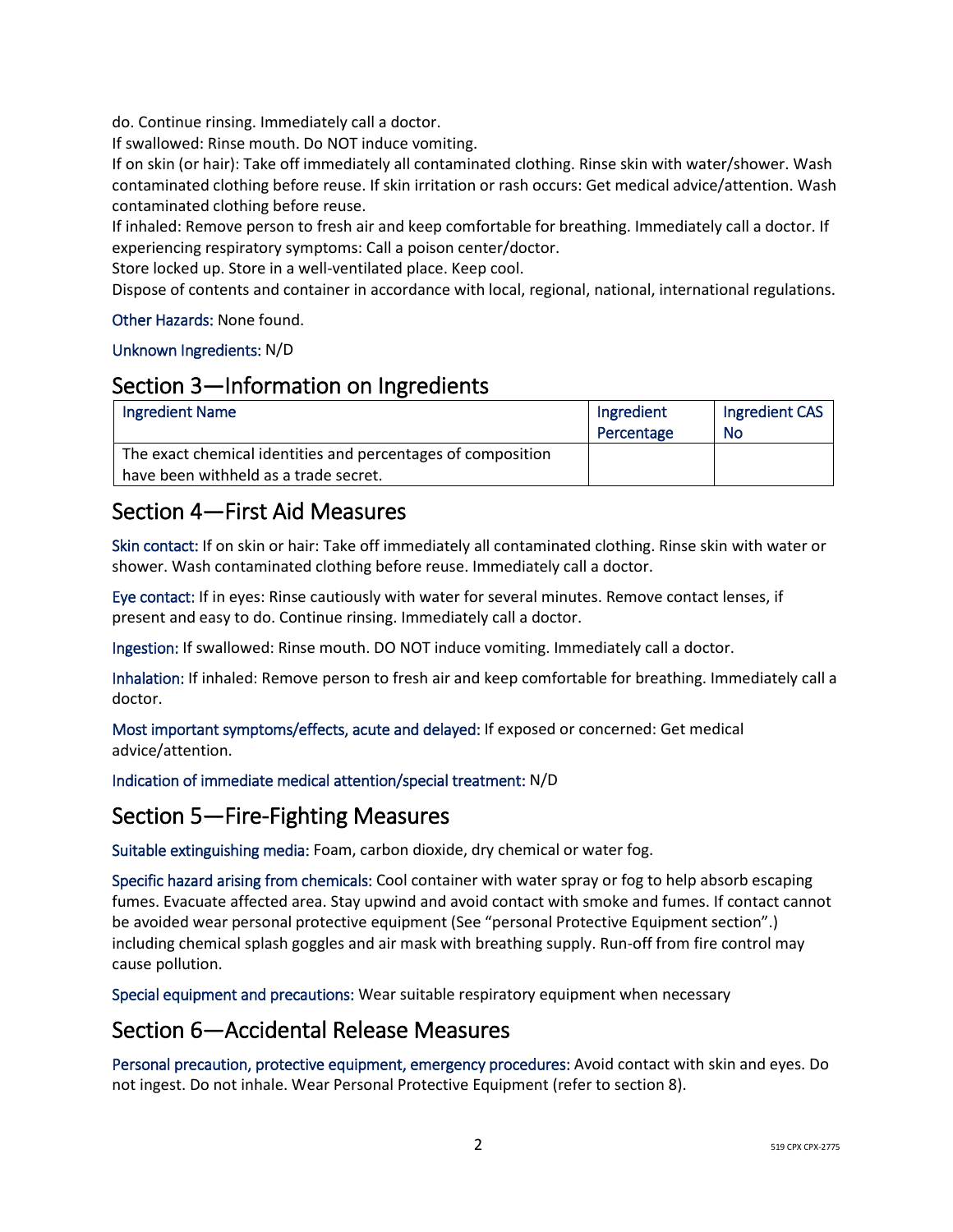Methods and material for containment and clean up: Review Fire and Explosion Hazards and Safety Precautions before proceeding with clean-up. Use appropriate personal protective equipment during clean up. Wear self-contained breathing apparatus and chemical-proof suit. Soak up small spills with earth, sand, or other noncombustible absorbent material and remove in covered containers. Dike large spills and neutralize with dilute solutions of ammonia, sodium sulfite, or sodium bisulfite and remove. Flush area with plenty of water. Comply with Federal, State, and local regulations on reporting releases.

# Section 7—Handling and Storage

Precautions for safe handling: Wash thoroughly after handling, especially before eating, drinking, smoking or using restroom facilities. Wash goggles and gloves. Launder contaminated clothing. Do not swallow. Do not get in eyes. Do not inhale mists or vapors.

Cautions for safe storage: Store locked up.

Incompatibilities: Strong oxidizing agents, caustics, strong alkalis, isocyanates, anhydrides, oxides and inorganic acids. Some formaldehyde solutions react with nitrogen dioxide, nitromethane, perchloric acid and aniline or peroxyformic acid to yield explosive compounds. A violent reaction occurs when some formaldehyde solutions are mixed with strong oxidizers.

## Section 8—Exposure controls/personal protection

#### Exposure Limits:

Ingredient 2: OSHA PEL 0.75 ppm, 0.92 mg/m<sup>3</sup>, 8 Hr. (TWA). ACHIH TLV: Ceiling: 0.3 ppm, 0.37 mg/m3, A2.

Ingredient 3: OSHA PEL 200 ppm, 260 mg/m3- 8 Hr. (TWA-Skin). ACHIH TLV: 200 ppm, 262 mg/m3 Hr (TWA)

Specific Engineering: Not established.

Individual protective equipment and measures: Eye Protection: Prevent eye contact. Wear chemical splash goggles or similar eye protection if the potential exists for eye contact. Skin Protection: Avoid skin contact. Wear Butyl rubber or neoprene gloves to prevent contact. Launder contaminated clothing before re-use. Respiratory Protection: Full face respirator with formaldehyde cartridges when vapor concentration is 1-10. Self-contained breathing apparatus when concentration is 10-100. General Hygiene: Wash hands after handling. Other Protective Clothing or Equipment: Eye wash fountain and safety shower in area.

## Section 9—Physical and Chemical Properties

| <b>Physical State: Liquid</b>                     | Flammability (solid, gas): Not Flammable    |
|---------------------------------------------------|---------------------------------------------|
| Color: Blue                                       | Vapor Pressure (mmHg): 23-26 mm Hg@77 °F    |
| Odor: Cherry odor                                 | Vapor Density (air= 1): >1                  |
| Odor Threshold: N/D                               | <b>Relative Density: 1.05</b>               |
| pH: 5.5-6.0                                       | Solubilities: In water: completely miscible |
| Melting point/freezing Point: Polymerizes and     | <b>Partition Coefficient: N/D</b>           |
| separates below 320 °F                            |                                             |
| Initial Boiling Point and Boiling Range: 212 °F   | Auto-Ignition Temperature: N/D              |
| Flash Point: >150 °F TCC (EST)                    | Decomposition Temperature: N/D              |
| <b>Evaporation Rate: N/D</b>                      | Viscosity: N/D                              |
| Upper/Lower Flammability or Explosive limits: N/D |                                             |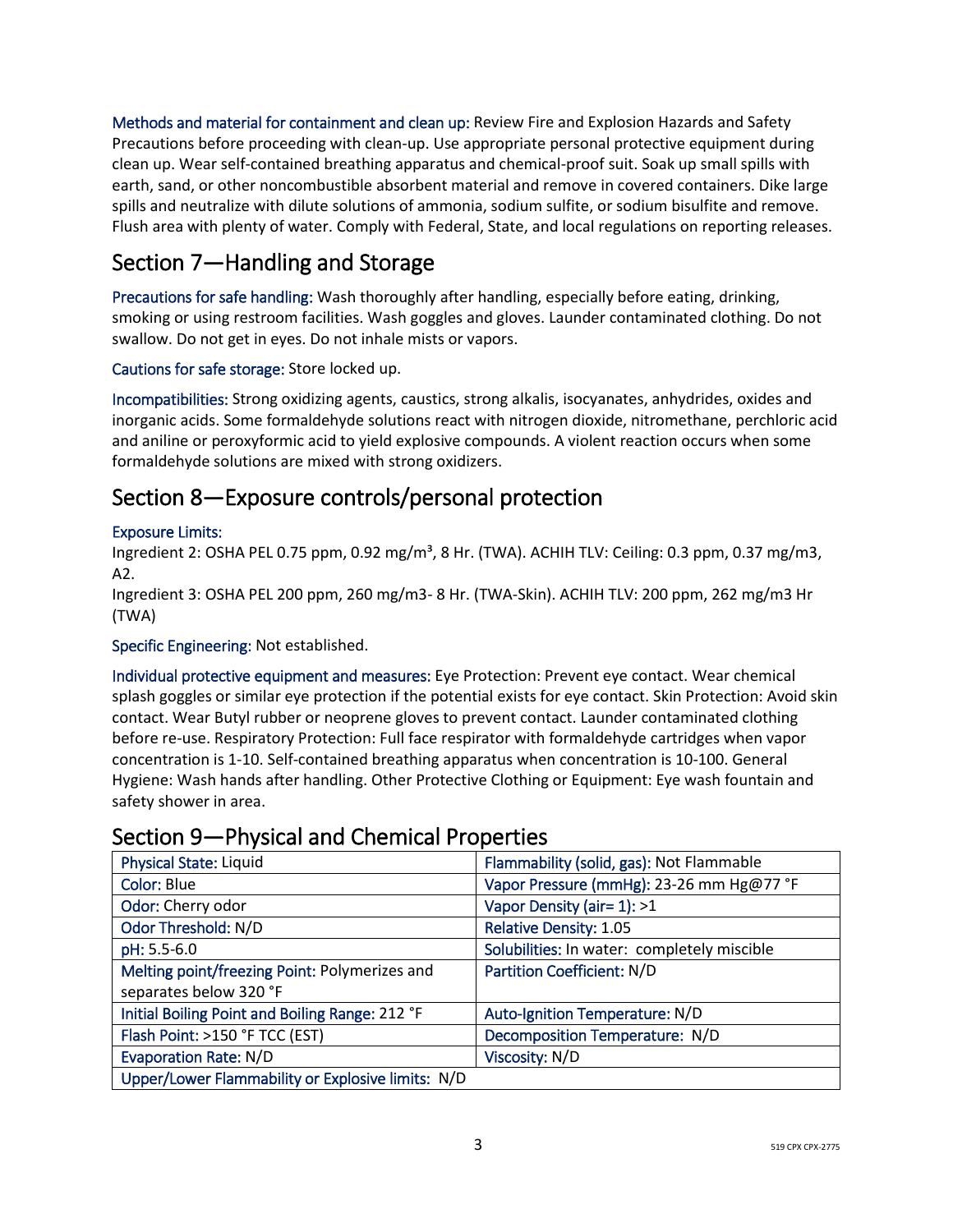# Section 10—Stability and Reactivity:

| <b>Chemical Stability: Stable</b>                  | Condition to Avoid: High heat, flames and sparks.   |
|----------------------------------------------------|-----------------------------------------------------|
| Reactivity: No specific reactivity test data       | <b>Possibility of Hazardous Reaction: Hazardous</b> |
| available for this mixture.                        | Polymerization: will not occur.                     |
| Incompatible Materials: Strong oxidizing agents,   | <b>Hazardous Decomposition Products:</b>            |
| caustics, strong alkalis, isocyanates, anhydrides, | N/D                                                 |
| oxides and inorganic acids. Some formaldehyde      |                                                     |
| solutions react with nitrogen dioxide,             |                                                     |
| nitromethane, perchloric acid and aniline or       |                                                     |
| peroxyformic acid to yield explosive compounds.    |                                                     |
| A violent reaction occurs when some                |                                                     |
| formaldehyde solutions are mixed with strong       |                                                     |
| oxidizers.                                         |                                                     |

# Section 11—Toxicological information:

Information on the likely routes of exposure: Skin contact, eye contact, inhalation, ingestion.

| <b>Chemical Name</b>                          | Oral LD50              | <b>Dermal LD50</b> | <b>Inhalation LD50</b> |
|-----------------------------------------------|------------------------|--------------------|------------------------|
| Ingredient 1                                  | $>900$ mg/kg           | N/D                | N/D                    |
| Ingredient 2                                  | $100 \,\mathrm{mg/kg}$ | N/D                | 590 mg/kg              |
| Ingredient 3                                  | >5,600 mg/kg           | N/D                | N/D                    |
| Ingredient 4                                  | $>1,200$ mg/kg         | N/D                | N/D                    |
| Product as a Whole                            | 2,857 mg/kg            | N/D                | N/D                    |
| The exact chemical identities and percentages |                        |                    |                        |
| of composition have been withheld as a trade  |                        |                    |                        |
| secret.                                       |                        |                    |                        |

Important symptoms: Refer to Section 4—First Aid Measures.

Effects of Acute Exposure: Harmful if absorbed through skin caused general tissue damage. Methanol liquid and vapor can penetrate skin and mucous membranes. Skin contact should be avoided. Causes eye burns. Ingestion (swallowing): May be fatal or may cause blindness.

#### Effects of Chronic Exposure: N/D

Carcinogenicity: Ingredient 2: is listed as a carcinogen on the following: IARC, NTP, OSHA, ACGIH. It is listed on IARC as Group 1 human carcinogen for rare nasopharyngeal cancer in humans.

#### Other Data: N/D

# Section 12—Ecological Information:

Ecotoxicity: Toxic to aquatic life. Harmful to aquatic life with long lasting effects.

LC50: 10-100 mg/l, 96 hours (Fish) EC50: 2 mg/l, 48 hours (Daphnia)

| IC50: 0.4 mg/l, 24 hours (Algae) |                                                |  |
|----------------------------------|------------------------------------------------|--|
|                                  | Persistence and degradability: This product is |  |

| Persistence and degradability: This product is | <b>Bioaccumulative Potential: N/D</b> |
|------------------------------------------------|---------------------------------------|
| readily biodegradable.                         |                                       |
| BOD7 0.3 $g/g$                                 |                                       |
| COD 0.4 $g/g$                                  |                                       |
| TOC 0.15 $g/g$                                 |                                       |